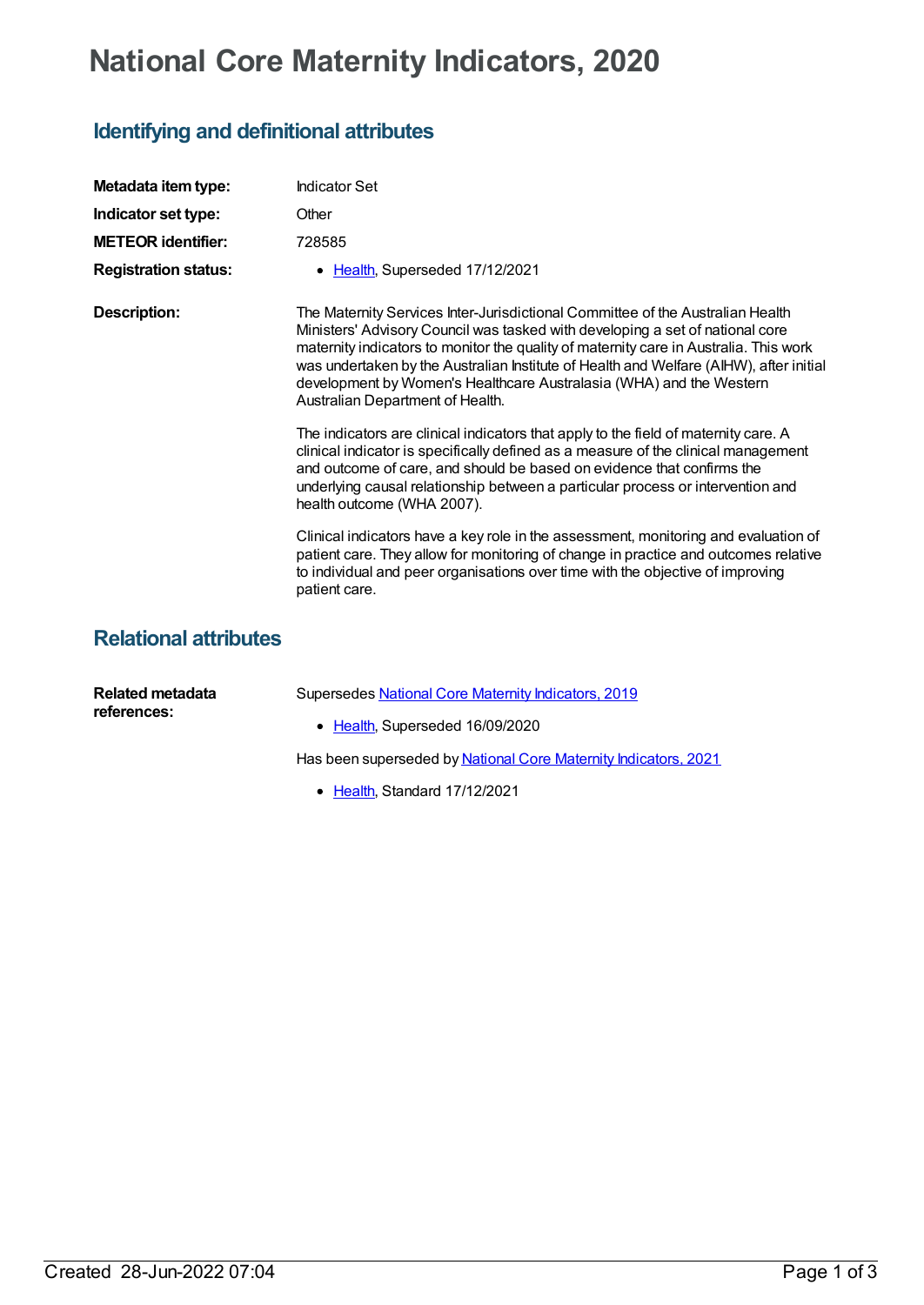**Indicators linked to this Indicator set:**

National Core Maternity Indicators: PI [01–Tobacco](https://meteor.aihw.gov.au/content/728588) smoking in pregnancy for all females giving birth, 2020 [Health](https://meteor.aihw.gov.au/RegistrationAuthority/12), Superseded 17/12/2021

National Core Maternity Indicators: P102-Antenatal care visits in the first trimester for all females giving birth, 2020 [Health](https://meteor.aihw.gov.au/RegistrationAuthority/12), Superseded 17/12/2021

National Core Maternity Indicators: PI [03–Episiotomy](https://meteor.aihw.gov.au/content/728716) for females giving birth for the first time and giving birth vaginally, 2020 [Health](https://meteor.aihw.gov.au/RegistrationAuthority/12), Superseded 17/12/2021

National Core Maternity [Indicators:](https://meteor.aihw.gov.au/content/728719) PI 04–Apgar score of less than 7 at 5 minutes for births at or after term, 2020 [Health](https://meteor.aihw.gov.au/RegistrationAuthority/12), Superseded 17/12/2021

National Core Maternity Indicators: PI 05-Induction of labour for selected females giving birth for the first time, 2020 [Health](https://meteor.aihw.gov.au/RegistrationAuthority/12), Superseded 17/12/2021

National Core Maternity Indicators: PI [06–Caesarean](https://meteor.aihw.gov.au/content/728723) section for selected females giving birth for the first time, 2020 [Health](https://meteor.aihw.gov.au/RegistrationAuthority/12), Superseded 17/12/2021

National Core Maternity Indicators: PI [07–Non-instrumental](https://meteor.aihw.gov.au/content/728725) vaginal birth for selected females giving birth for the first time, 2020 [Health](https://meteor.aihw.gov.au/RegistrationAuthority/12), Superseded 17/12/2021

National Core Maternity Indicators: PI 08-Instrumental vaginal birth for selected females giving birth for the first time, 2020 [Health](https://meteor.aihw.gov.au/RegistrationAuthority/12), Superseded 17/12/2021

National Core Maternity Indicators: PI [09–General](https://meteor.aihw.gov.au/content/728730) anaesthetic for females giving birth by caesarean section, 2020 [Health](https://meteor.aihw.gov.au/RegistrationAuthority/12), Superseded 17/12/2021

National Core Maternity [Indicators:](https://meteor.aihw.gov.au/content/728732) PI 10–Small babies among births at or after 40 weeks gestation, 2020 [Health](https://meteor.aihw.gov.au/RegistrationAuthority/12), Superseded 17/12/2021

National Core Maternity [Indicators:](https://meteor.aihw.gov.au/content/728734) PI 13–Third and fourth degree tears for vaginal births, 2020 [Health](https://meteor.aihw.gov.au/RegistrationAuthority/12), Superseded 17/12/2021

National Core Maternity Indicators: PI [15–Females](https://meteor.aihw.gov.au/content/728736) having their second birth vaginally whose first birth was by caesarean section, 2020 [Health](https://meteor.aihw.gov.au/RegistrationAuthority/12), Superseded 17/12/2021

## **Collection and usage attributes**

**Comments:** NOTE: Not all of the data used to derive these indicators are collected in a standardised way, or are available for all years across all jurisdictions; therefore, results should be interpreted with caution.

> Data for 2020 indicator reporting include annual data for the calendar years 2004 to 2018.

- Perinatal NMDS (metadata for earlier years),
- Perinatal NMDS (2007-2008, 2008-2010, 2010-2011, 2011-12, 2012-13, 2013-14, 2014-18),
- Perinatal NMDS 2018-19 (for the first six months of collection).

Data are not available for all indicators for all years.

For reporting purposes, the terms 'females' and 'women' are used interchangeably.

## **Source and reference attributes**

**Submitting organisation:**

Australian Institute of Health and Welfare.